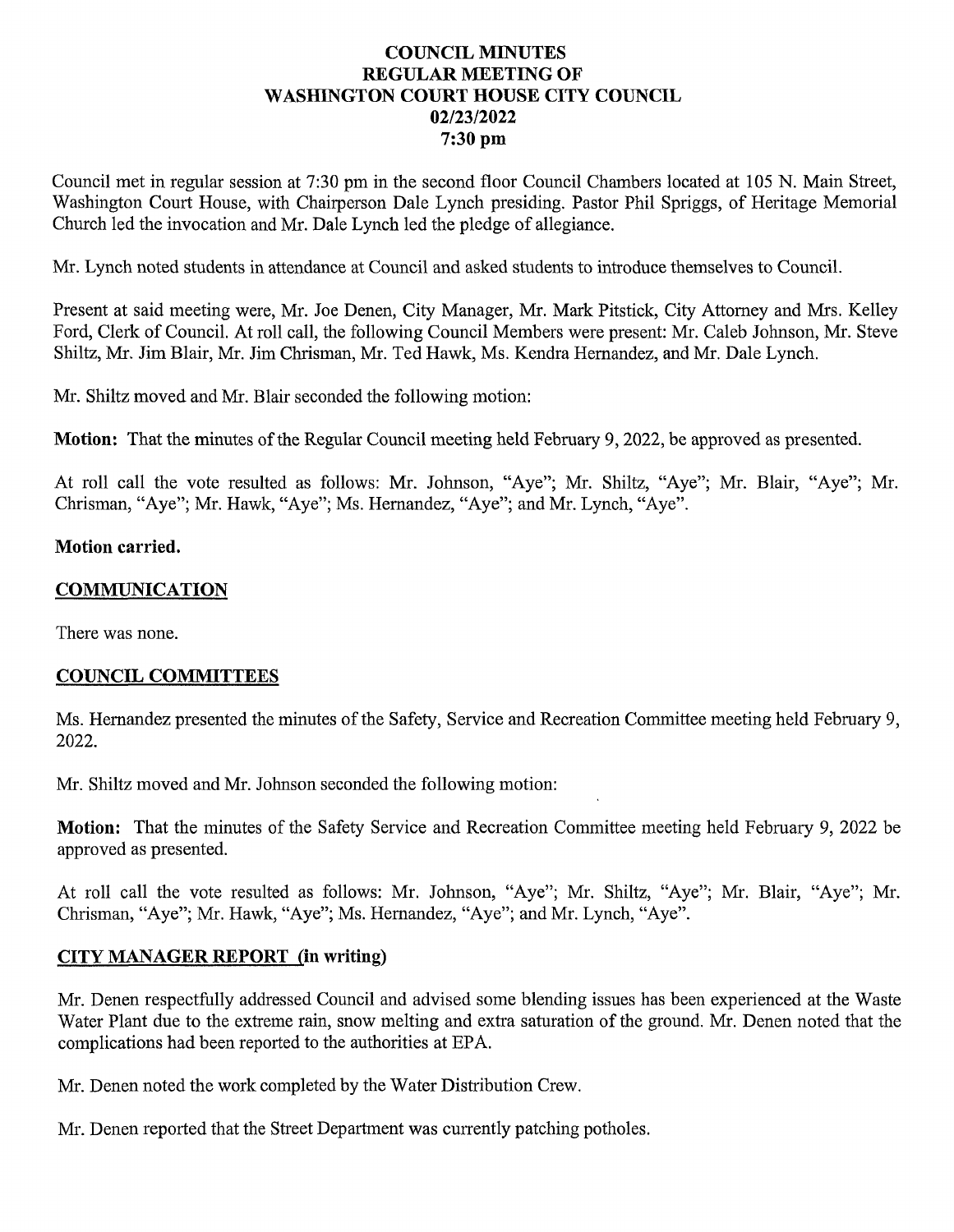Mr. Denen thanked Washington C<sub>1</sub>. Schools regarding current discussions di Economic Development.

Mr. Denen welcomed signs of spring.

Mr. Denen presented Council a video promoting Washington Court House submitted by the Economic Development Department. Mr. Denen expressed his appreciation of the video and stated that he looked forward to more advertising videos being done promoting our community.

In discussion, Mr. Shiltz stated that the video helped with the future work of branding Washington Court House.

Mr. Denen noted that the video is posted on the Economic Development page and multi-media sources such as Facebook.

### DIRECTOR OF FINANCE

Director of Finance was absent.

Mr. Lynch expressed his appreciation of Ms. Megan Dhume on the work put forth during the transition of the Finance Director position.

### CITYATTORNEY

City Attorney, Mr. Mark Pitstick noted that work has been being completed regarding Veterans Way and easement documents were being prepared.

#### LOCAL RESIDENTS AND TAX PAYERS

There was none.

## 1. LEGISLATION PREVIOUSLY INTRODUCED (in writing)

#### A. RESOLUTION NO. R3-2022 (second reading)

## RESOLUTION AUTHORIZING JOSEPH J. DENEN, CITY MANAGER TO ENTER INTO A RESOLUTION AUTHORIZING JOSEPH J. DENEN, CITY MANAGER TO ENTER INTO A<br>COOPERATIVE AGREEMENT WITH THE DIRECTOR OF TRANSPORTATION OF THE STATE COOPERATIVE AGREEMENT WITH THE DIRECTOR OF TRANSPORTATION OF THE STATE OF OHIO REFERENCING FAY-US62-13.17, PID NUMBER 106240 FOR URBAN PAVING.

'Ms. Hernandez moved and Mr. Johnson seconded the following motion:

**Motion:** That Resolution No. R3-2022 be placed on second reading.

At roll call the vote resulted as follows: Mr. Johnson, "Aye"; Mr. Shiltz, "Aye"; Mr. Blair, "Aye"; Mr. Chrisman, "Aye"; Mr. Hawk, "Aye"; Ms. Hernandez, "Aye"; and Mr. Lynch, "Aye".

#### Motion carried

Mr. Shiltz moved and Mr. Chrisman seconded the following motion:

Motion: That Resolution No. R3-2022 be adopted.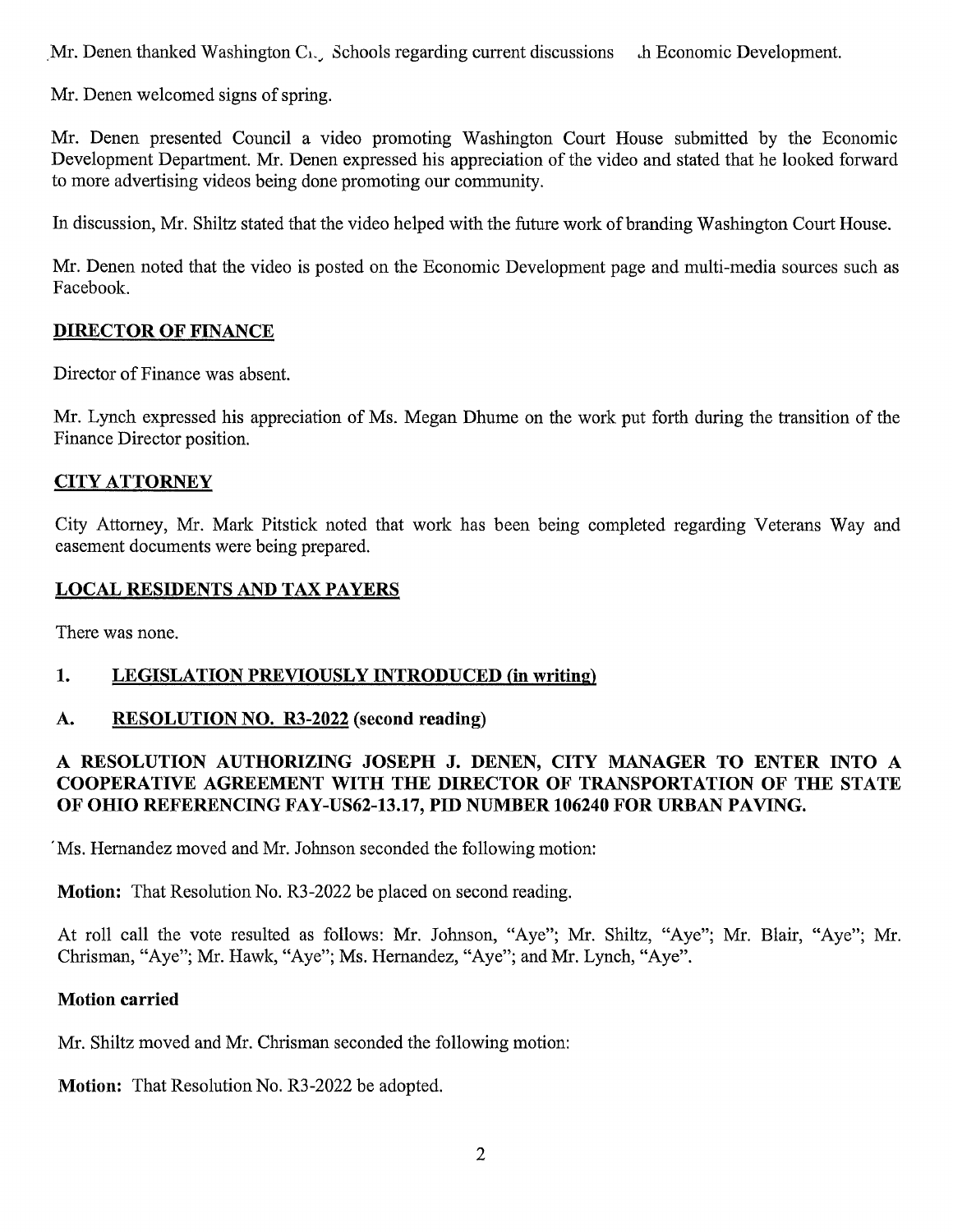At roll call the vote resulted as fc jws: Ms. Hernandez, "Aye"; Mr. Joh. *jn*, "Aye"; Mr. Shiltz, "Aye"; Mr. Blair, "Aye"; Mr. Chrisman, "Aye"; and Mr. Lynch, "Aye".

Motion carried

## 2. NEW LEGISLATION (in writing)

## A. ORDINANCE NO.1-2022 (first reading)

## AN ORDINANCE AUTHORIZING THE CITY ADMINISTRATION TO CREATE THE JOB AN ORDINANCE AUTHORIZING THE CITY ADMINISTRATION TO CREATE THE JOB<br>POSITION OF "TAX ADMINSTRATOR", PURSUANT TO THE DUTIES AND RESPONSIBILITIES POSITION OF "TAX ADMINSTRATOR", PURSUANT TO THE DUTIES AND RESPONSIBILITIES ESPOUSED IN THE ATTACHED JOB DESCRIPTION AND SETTING THE APPROPRIATE LEVEL OF COMPENSATION FOR THE JOB. ESPOUSED IN THE ATTACHED JOB DESCRIPTION AND SETTING THE APPROPRIATE LEVEL

Ms. Hernandez moved and Mr. Johnson seconded the following motion:

**Motion:** That Ordinance No.1-2022 be placed on first reading.

At roll call the vote resulted as follows: Mr. Johnson, "Aye"; Mr. Shiltz, "Aye"; Mr. Blair, "Aye"; Mr. Chrisman, "Aye"; Mr. Hawk, "Aye"; Ms. Hernandez, "Aye"; and Mr. Lynch, "Aye".

## Motion carried

## B. RESOLUTION NO. R4-2022 (first reading)

## RESOLUTION AUTHORIZING JOSEPH J. DENEN, CITY MANAGER TO ENTER INTO AN A RESOLUTION AUTHORIZING JOSEPH J. DENEN, CITY MANAGER TO ENTER INTO AN<br>AGREEMENT WITH THE OHIO DEPARTMENT OF TRANSPORTATION FOR THE PURCHASE AGREEMENT WITH THE OHIO DEPARTMENT OF TRANSPORTATION FOR THE PURCHASE<br>OF BULK HIGHWAY ROCK SALT.

Mr. Johnson moved and Ms. Hernandez seconded the following motion:

Motion: That Resolution No. R4-2022 be placed on first reading.

At roll call the vote resulted as follows: Mr. Johnson, "Aye"; Mr. Shiltz, "Aye"; Mr. Blair, "Aye"; Mr. Chrisman, "Aye"; Mr. Hawk, "Aye"; Ms. Hernandez, "Aye"; and Mr. Lynch, "Aye".

## Motion carried

## C. RESOLUTION NO. R5 -2022 (first reading)

# RESOLUTION AUTHORIZING JOSEPH J. DENEN, CITY MANAGER OF THE CITY OF A RESOLUTION AUTHORIZING JOSEPH J. DENEN, CITY MANAGER OF THE CITY OF<br>WASHINGTON COURT HOUSE, OR HIS DESIGNEE, TO ENTER INTO AN AGREEMENT WITH WASHINGTON COURT HOUSE, OR HIS DESIGNEE, TO ENTER INTO AN AGREEMENT WITH EMH&T ENGINEERING, INC. FOR ENGINEERING SERVICES.

Mr. Johnson moved and Ms. Hernandez seconded the following motion:

Motion: That Resolution No. R5-2022 be placed on first reading.

At roll call the vote resulted as follows: Mr. Johnson, "Aye"; Mr. Shiltz, "Aye"; Mr. Blair, "Aye"; Mr. Chrisman, "Aye"; Mr. Hawk, "Aye"; Ms. Hernandez, "Aye"; and Mr. Lynch, "Aye".